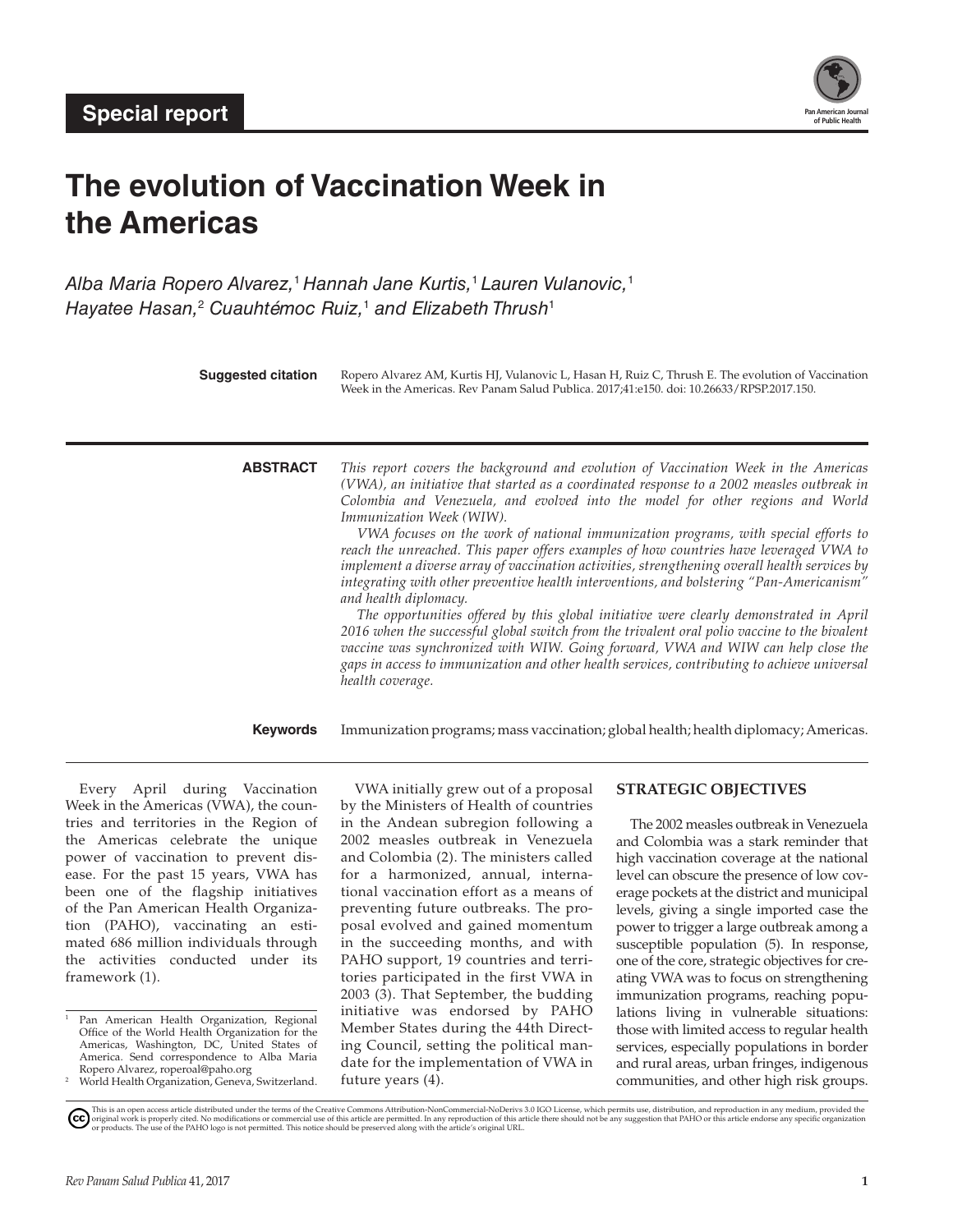By "reaching the unreached," countries are able to use VWA to reinforce coverage by their national immunization programs and to advance health equity. Additional VWA strategic objectives are: targeting individuals across the life course (Figure 1); highlighting the work of national immunization programs in the media; keeping immunization on the forefront of political agendas; using the initiative as a platform to integrate other preventative health interventions; and promoting cooperation and collaboration among countries, public health agencies, and partners.

## **IMPLEMENTATION**

From its inception, VWA was designed to be a flexible initiative and a tool for strengthening national immunization programs. Each year, countries select their respective VWA activities based on their current national health priorities (6). Countries also shoulder the vast majority of implementation costs, reflecting

widespread national commitment to the initiative.

In general, national VWA activities can be broadly categorized as efforts to: (i) sustain vaccination achievements; (ii) complete the unfinished agenda for prevention and control of vaccinepreventable diseases; (iii) tackle new challenges in vaccine introduction and impact assessment; and (iv) strengthen health services for effective vaccine administration. These four areas are the strategic lines of action of the Regional Immunization Action Plan (7), an adaptation of the WHO Global Vaccine Action Plan (GVAP; 8) and the guiding policy document for immunization in the Americas for 2015 – 2020. Country activities during VWA have been implemented with regard to these four lines of action, including:

#### **(i) Sustain the achievements**

– Indiscriminate vaccination against poliomyelitis, plus mass campaigns against measles, rubella, and congenital rubella syndrome (CRS) have been used to maintain the elimination of polio (9) and elimination of rubella and measles (10) in the Americas despite the continued global circulation of these viruses.

#### **(ii) Complete the unfinished agenda**

- Efforts to start, update, and complete national childhood immunization schedules, commonly targeting those < 5 years of age, have used houseto-house vaccination brigades mobilized via air, water, and land; vaccination posts in shopping centers, community plazas, soccer stadiums, and other public areas; and institutional vaccination in health centers with extended hours. School-based efforts have also delivered vaccines to older children.
- Vaccination against seasonal influenza in high risk groups in the Southern Hemisphere, since VWA coincides with this influenza season.
- Preventing maternal and neonatal tetanus through vaccinating women of childbearing age with tetanuscontaining vaccines.
- Outreach for groups at increased occupational risk (e.g., farmers, fishermen, construction workers, teachers, tourism/border control officers, health workers) to prevent hepatitis B, influenza, and tetanus.

#### **(iii) Tackle new challenges**

Introduction of new vaccines (e.g., human papillomavirus, pneumococcal, and rotavirus) into national vaccination schedules, including staff training and community awareness efforts.

## **(iv) Strengthen health services**

- Integration of vaccination with other public health interventions, such as: vitamin A supplementation; deworming; HIV testing; breastfeeding promotion; and screenings for diabetes, hypertension, and other non -communicable diseases (11).
- With Zika emergence in 2015, countries used the VWA platform to raise public awareness of mosquito-borne diseases and elimination of breeding sites as a means of preventing Zika as well as dengue, chikungunya, and yellow fever (12).
- Education for health workers on vaccine-related topics, outreach to health professional students, and sensitization of teachers and parents to the importance of children being fully immunized.

**FIGURE 1. Estimated number of people vaccinated, by age group, as part of Vaccination Week in the Americas (VWA), 2003–2017**



*<sup>a</sup>*Age group not indicated or unclear in country reports to PAHO/WHO.

*Source:* Estimates based on final country reports to PAHO/WHO for Vaccination Week in the Americas, 2003–2017.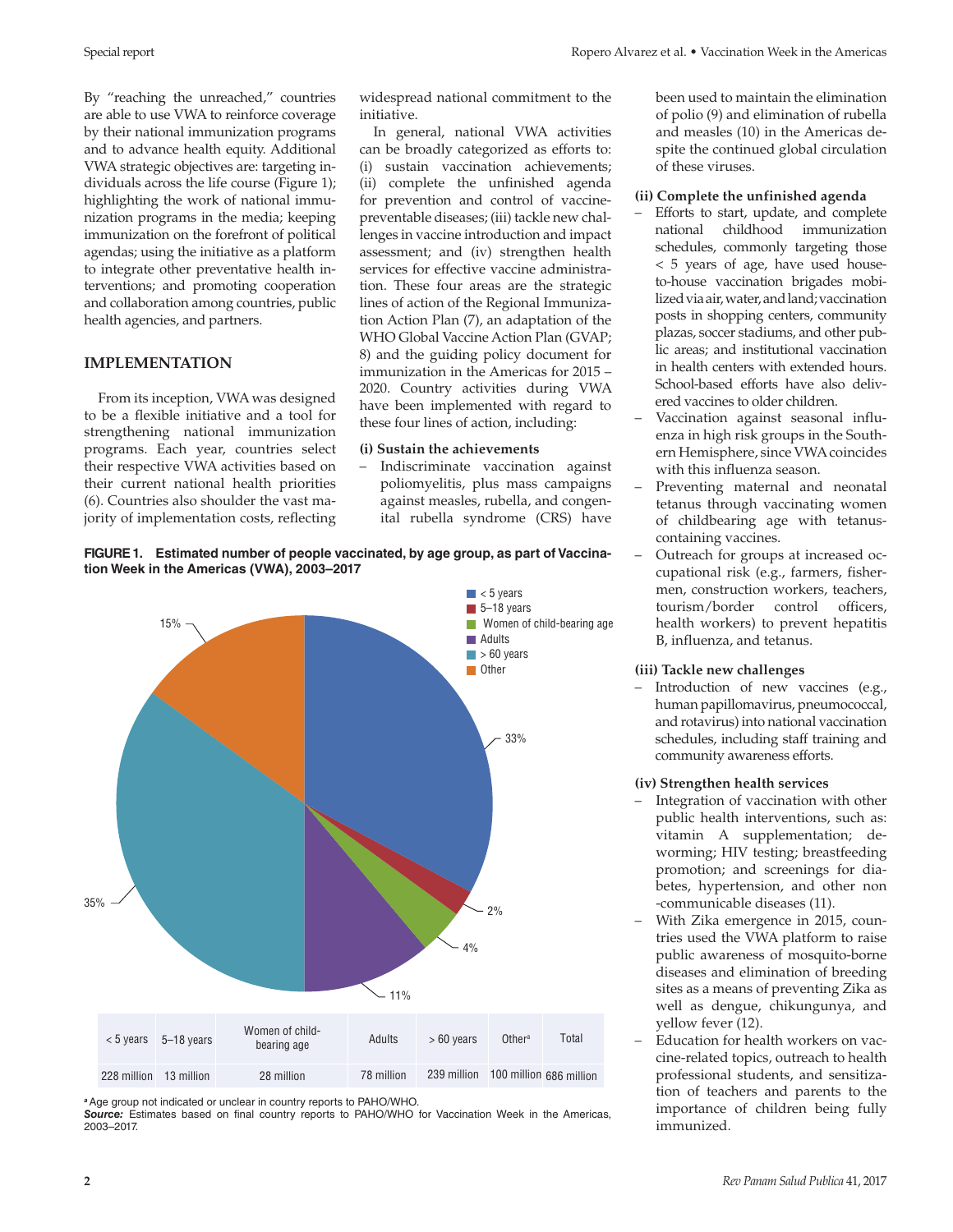**TABLE 1. Estimated cumulative number of vaccines administered by antigen as part of Vaccination Week in the Americas (VWA), 2006–2017**

| Vaccine                      | Estimated number of doses |
|------------------------------|---------------------------|
| Influenza                    | 296 884 930               |
| Polio                        | 109 163 189               |
| <b>Measles</b>               | 69 130 983                |
| Diphtheria-Pertussis-Tetanus | 31 413 900                |
| <b>Hepatitis B</b>           | 14 857 484                |
| Yellow fever                 | 14 177 613                |
| Pneumococcal                 | 6 383 336                 |
| Pentavalent <sup>a</sup>     | 5 295 722                 |
| Rotavirus                    | 3 464 394                 |
| Bacillus Calmette-Guérin     | 1 965 438                 |
| Varicella                    | 1869637                   |
| Human Papilomavirus          | 1 195 970                 |
| Haemophilus influenza type b | 491 322                   |
| Other (not specified)        | 3 218 306                 |

*Source:* Estimates based on final country reports to PAHO/WHO for Vaccination Week in the Americas, 2006–2017.

## **VWA results**

Given the evolution of VWA, detailed data are not available for its first few years. However, based on final country reports to PAHO/WHO, the estimated cumulative number of vaccines administered, by antigen, as part of VWA efforts (2006–2017) are available in Table 1. Mass campaigns in large countries, such as influenza in Brazil, account for a substantial proportion of vaccines administered during VWA; however, intense efforts to reach and vaccinate remote, small communities cannot be overlooked and are critical to the initiative's main purpose.

## **COMMUNICATION AND SOCIAL MOBILIZATION**

VWA has provided a key opportunity for countries to engage with the general public on a range of immunization-related topics and to help individuals and communities understand that vaccination is a basic right at all stages of life. Each year, PAHO proposes an overarching Regional campaign theme, one that is expected to resonate with the public. Themes often relate to current events or interests, such as the World Cup, the Olympic Games, or to pop culture. Past slogans have included "Boost your power! Get vaccinated!;" "Vaccination: Your best shot;" and "Go for the gold! Get vaccinated!" Regional campaign materials reflect the theme and can be adapted by each country. Celebrities have lent their voices as champions of health, promoting vaccination, and helping PAHO and public health authorities to reach broader

audiences. Past champions have been the Jamaican olympian, Usain Bolt, and the Brazilian football star, Ronaldo; star entertainers and musicians, such as Ricardo Montaner and Don Francisco; and beloved children's characters, namely, the Sesame Street puppets and "El Chapulín Colorado" (1, 13–15).

Social media has played an important part in VWA activities since 2011, giving PAHO and countries access to the general public while advocating for immunization, dispelling myths, and strengthening collaboration with partners. Every year, social media messaging for VWA is programmed on PAHO regional and country social media accounts; messages are also shared with key partners to reach a larger audience. Messaging is geared toward caregivers, health care workers, decision makers, and the general public, and aims to: (a) highlight the importance of vaccination in protecting the population's health; (b) encourage people to get themselves and their family members vaccinated; (c) motivate people to show their support for vaccination; (d) raise awareness of the work PAHO does to promote vaccination in the Region; (e) recognize the outstanding public health achievements brought about by vaccination; and (f) advocate for continued support of a strong Expanded Program on Immunization (EPI). It is increasingly important to spread positive vaccination messages through social media, as this is a channel commonly used by antivaccination groups.

Countries also develop their own national VWA communication activities and mass media campaigns using television, radio, and print media to increase immunization awareness and to highlight its achievements. Many countries also focus on sensitization sessions and community fairs to educate parents and the general public on vaccination issues (1, 13–15).

## **INTERNATIONAL COORDINATION AND HEALTH DIPLOMACY**

Disease transmission knows no borders, and for that reason, international collaboration in fighting vaccinepreventable diseases is of utmost importance. Over its tenure in the Region, VWA events have facilitated cross-border cooperation and provided the opportunity to keep immunization on the forefront of political agendas.

Each year, numerous celebrations are held throughout the Region to launch VWA, with a special emphasis on bi- and tri-national events. These activities often include the participation of high level authorities, such as presidents, first ladies, celebrities, governors, mayors, and local leaders, as well as the Director of PAHO and representatives from other United Nations agencies, non-governmental organizations, and civil society. Media coverage of VWA celebrations gives visibility to the benefits of vaccination and the work of national immunization programs, and puts the focus on the needs of the host communities (6). In border areas, organizing a VWA launch requires collaboration between the government ministries and local authorities on both sides—international collaboration purely in the name of public health and Pan-Americanism.

Some examples of bi- and tri-national VWA launches include events among Argentina and Chile; Argentina and Uruguay; Bolivia and Peru; Argentina, Bolivia, and Paraguay; Brazil, Colombia, and Peru; Colombia and Panama; Ecuador and Peru; Costa Rica and Panama; Guyana and Suriname; Guyana and French Guiana; Honduras and El Salvador; Honduras and Guatemala; Nicaragua and Costa Rica; Guatemala and Mexico; and Mexico and the United States. A special opportunity was presented in 2013 when the Regional VWA launch was held in the Adjacency Zone between Belize and Guatemala (1, 3, 5, 13, 14).

VWA has also become a useful tool through which countries can collaborate to reach Regional and sub-regional vaccination goals. For example, though the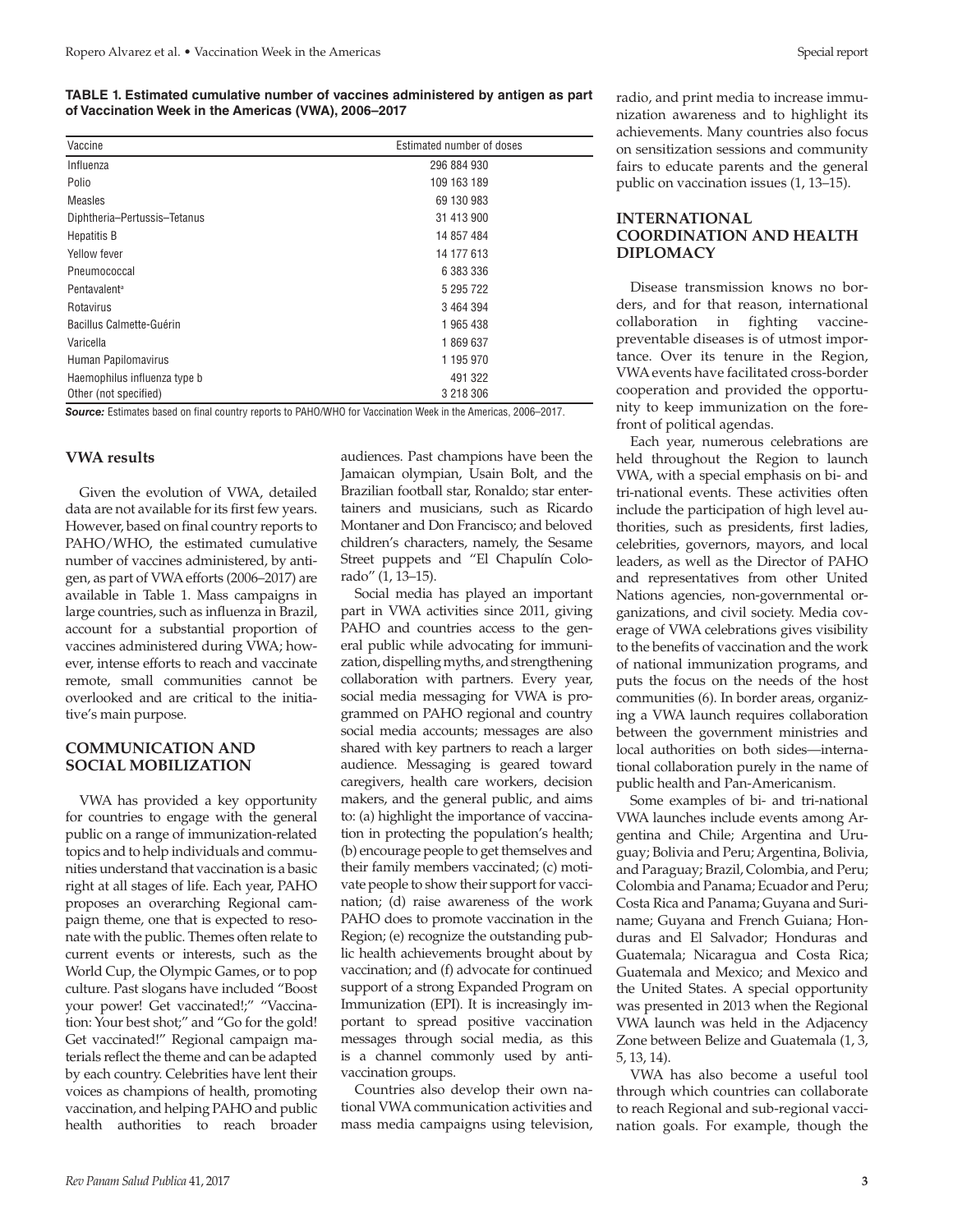2002 outbreak of measles and rubella was effectively contained (16), during the next several years many countries continued conducting measles follow-up campaigns to raise their national coverage rates. Moreover, during VWA 2008, the countries of Central America and Mexico ran simultaneous measles follow-up campaigns to raise coverage throughout the area at the same time (17).

Overall, while the work of national immunization programs in the Americas continues year round, VWA has provided a highly visible platform from which countries can make the final push toward disease elimination. The Region of the Americas was the first in the world to be declared free of endemic transmission of rubella and CRS in 2015; this achievement was followed in 2016 by the Region being the first declared free of endemic transmission of measles (10). Likewise, VWA has provided a critical opportunity to help countries maintain control of other vaccine-preventable diseases.

## **EVOLUTION OF A GLOBAL MOVEMENT**

The successful experiences with VWA in the Americas have served as a model for other WHO Regions to establish and develop their own sister initiatives (Figure 2). The first to follow suit was the European Region, creating European Immunization Week in 2005. In 2010, the Eastern Mediterranean Region launched its first vaccination week, followed by the African Region and Western Pacific Region in 2011, and the South-East Asia Region in 2012 (5, 18).

Like VWA, the priorities of the other Regional vaccination weeks are tailored to meet the needs and activities of their Member States. Some regions focus on vaccination campaigns, while others, such as the European Region, use this week to communicate with the general public in an effort to increase acceptance of and demand for vaccination, and to counteract the messages of anti-vaccination groups. As a global movement, Vaccination Week reached a milestone in 2012 when the Ministers of Health of 194 WHO Member States endorsed Resolution WHA65.18 at the 65th World Health Assembly, establishing the last week of every April as World Immunization Week (WIW) (5).

Since 2012, WIW has served as an overarching framework linking together all of the regional vaccination weeks. Guided by the objectives of the WHO GVAP (8), it emphasizes the importance of expanding access to immunization, achieving the Sustainable Development Goals (19), and aiming to keep immunization a global health priority, while promoting its role in human and economic development (20).

Using WIW as a platform to advance GVAP goals is of particular importance considering that globally, there are an estimated 19.4 million children, many of whom live in low-income countries and are unprotected because they have not received a complete, recommended national vaccination schedule (21). Since one of the

primary goals of GVAP is equitable access to immunization (8, 21), WIW has become a key tool for closing the gaps (19), bringing countries closer to GVAP goals by 2020 (8) and Sustainable Development Goals by 2030 (22).

Additionally, WIW uses recommendations from the WHO Strategic Advisory Group of Experts (SAGE) on Immunization to plan annual campaigns. WIW can, therefore, serve as a platform for implementing SAGE recommendations. This was done successfully during WIW 2016 with the globally-synchronized switch from the trivalent oral polio vaccine to the bivalent vaccine. In all, 155 countries worldwide, including 36 countries in the Americas, made the switch—taking full advantage of the unique spotlight cast by WIW and the celebration of the eradication of type 2 poliovirus.

# **Conclusion**

Vaccination is one the most successful and cost effective interventions in public health (23); VWA and WIW are yearly opportunities to celebrate its power to prevent disease and to encourage governments to continue guaranteeing vaccination as a right. VWA in particular highlights the strategic partnerships that have helped the Region continue to be a global leader in disease control and elimination. As a social mobilization campaign, relevant themes and the use of diverse media have allowed PAHO, its partners, and Member States to give visibility to the importance of immunization



*Source:* Comprehensive Family Immunization Unit, Pan American Health Organization, Washington DC, United States, 2017.

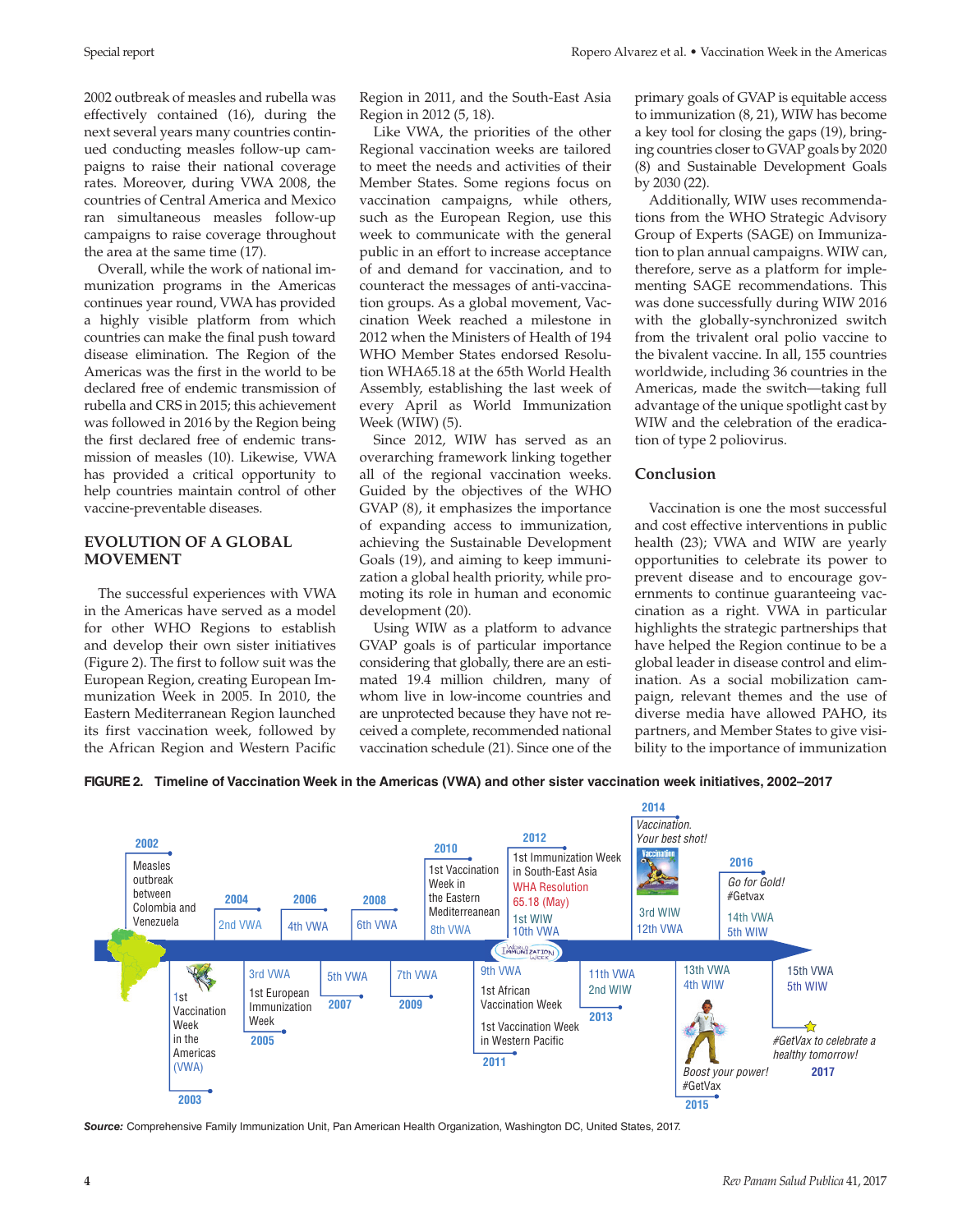and communicate with key audiences, building public confidence in vaccination, and countering the emerging messages of anti-vaccination groups.

Vaccination helps prevent an estimated 2–3 million deaths and many more debilitating illnesses each year. The effects of healthier populations have educational and economic implications, including a reduction in health care costs, less school and job absenteeism, and increased productivity and quality of life (23). The VWA goal of vaccinating underserved populations helps expand these benefits to all

- 1. Pan American Health Organization. Vaccination Week in the Americas, Final Report, 2016. Washington: PAHO; 2016. Available from: [www.paho.org/vwa/wp-content/](www.paho.org/vwa/wp-content/uploads/2016/12/Final-Report-VWA-2016.pdf) [uploads/2016/12/Final-Report-](www.paho.org/vwa/wp-content/uploads/2016/12/Final-Report-VWA-2016.pdf)[VWA-2016.pdf](www.paho.org/vwa/wp-content/uploads/2016/12/Final-Report-VWA-2016.pdf) Accessed 6 April 2017.
- 2. Pan American Health Organization. Vaccination Week in the Americas. EPI Newsl. 2003; 25:3–4.
- 3. Pan American Health Organization. Vaccination Week in the Americas, Final Report, 2013. Washington: PAHO; 2013. Available from: [www.paho.org/vwa/wp-content/](www.paho.org/vwa/wp-content/uploads/2011/11/2013-VWA-Final-Report_ENGLISH.pdf) [uploads/2011/11/2013-VWA-Final-Re](www.paho.org/vwa/wp-content/uploads/2011/11/2013-VWA-Final-Report_ENGLISH.pdf)[port\\_ENGLISH.pdf](www.paho.org/vwa/wp-content/uploads/2011/11/2013-VWA-Final-Report_ENGLISH.pdf) Accessed 6 April 2017.
- 4. Pan American Health Organization. Sustaining immunization programs: elimination of rubella and congenital rubella syndrome. Proceedings of the 44th Directing Council Meeting of the Pan American Health Organization. Washington: PAHO; 2003. Available from: [www.paho.org/en](www.paho.org/english/gov/cd/cd44-r1-e.pdf)[glish/gov/cd/cd44-r1-e.pdf](www.paho.org/english/gov/cd/cd44-r1-e.pdf) Accessed 6 April 2017.
- 5. Pan American Health Organization. Vaccination Week in the Americas, Final Report, 2012. Washington: PAHO; 2012. Available from: [www.paho.org/vwa/wp-content/](www.paho.org/vwa/wp-content/uploads/2013/06/2013-VWA-Final-Report.pdf) [uploads/2013/06/2013-VWA-Final-](www.paho.org/vwa/wp-content/uploads/2013/06/2013-VWA-Final-Report.pdf)[Report.pdf](www.paho.org/vwa/wp-content/uploads/2013/06/2013-VWA-Final-Report.pdf) Accessed 6 April 2017.
- 6. Pan American Health Organization. Ten years of Vaccination Week in the Americas. Washington: PAHO; 2012. Available from: [http://www1.paho.org/vwa/wp-con](http://www1.paho.org/vwa/wp-content/uploads/2012/10/COFFEtableBKfinalSept6.pdf)[tent/uploads/2012/10/COFFEtable](http://www1.paho.org/vwa/wp-content/uploads/2012/10/COFFEtableBKfinalSept6.pdf) [BKfinalSept6.pdf](http://www1.paho.org/vwa/wp-content/uploads/2012/10/COFFEtableBKfinalSept6.pdf) Accessed 6 April 2017.
- 7. Pan American Health Organization. Plan of action on immunization. Proceedings of the 54th Directing Council Meeting of the Pan American Health Organization. Washington: PAHO; 2015. Available from: [http://](http://www2.paho.org/hq/index.php?option=com_docman&task=doc_download&gid=38863&Itemid=270&lang=en) [www2.paho.org/hq/index.php?](http://www2.paho.org/hq/index.php?option=com_docman&task=doc_download&gid=38863&Itemid=270&lang=en) [option=com\\_docman&task=doc\\_down](http://www2.paho.org/hq/index.php?option=com_docman&task=doc_download&gid=38863&Itemid=270&lang=en)[load&gid=38863&Itemid=270&](http://www2.paho.org/hq/index.php?option=com_docman&task=doc_download&gid=38863&Itemid=270&lang=en) [lang=en](http://www2.paho.org/hq/index.php?option=com_docman&task=doc_download&gid=38863&Itemid=270&lang=en) Accessed 6 April 2017.
- 8. World Health Organization. Global Vaccine Action Plan, 2011–2020. Geneva: WHO; 2011. Available from: [www.who.int/immu](www.who.int/immunization/global_vaccine_action_plan/en/)[nization/global\\_vaccine\\_action\\_plan/en/](www.who.int/immunization/global_vaccine_action_plan/en/) Accessed 6 April 2017.

people, increasing equality and bringing countries closer to achieving universal health coverage.

Looking to the future, WIW, VWA, and the other regional vaccination weeks will continue to offer a critical platform to harness political will, increase public demand for vaccination, and close the current gap in access to immunization and other health services.

**Acknowledgements.** The authors would like to acknowledge the efforts of the countless health care workers throughout the Region without

#### **REFERENCES**

- 9. Pan American Health Organization. Final report, conclusions and recommendations. Proceedings of the Third Meeting of the International Commission for the Certification of Poliomyelitis Eradication. Washington: ICCPE; 1994.
- 10. Pan American Health Organization. Region of the Americas is declared free of measles. Washington; PAHO; 2016. Available from: [http://www2.paho.org/hq/](http://www2.paho.org/hq/index.php?option=com_content&view=article&id=12528%3Aregion-americas-declared-free-measles) [index.php?option=com\\_content&view=a](http://www2.paho.org/hq/index.php?option=com_content&view=article&id=12528%3Aregion-americas-declared-free-measles)[rticle&id=12528%3Aregion-americas](http://www2.paho.org/hq/index.php?option=com_content&view=article&id=12528%3Aregion-americas-declared-free-measles)[declared-free-measles](http://www2.paho.org/hq/index.php?option=com_content&view=article&id=12528%3Aregion-americas-declared-free-measles) Accessed 6 April 2017.
- 11. Ropero-Álvarez AM, Kurtis HJ, Danovaro-Holliday MC, Ruiz-Matus C, Tambini G. Vaccination Week in the Americas: an opportunity to integrate other health services with immunization. J Infec Dis. 2012; 205(suppl 1):S120–5.
- 12. Pan American Health Organization. Communities urged to clean up mosquito breeding sites to prevent Zika, during Vaccination Week in the Americas. Washington: PAHO; 2016. Available from: [http://](http://www2.paho.org/hq/index.php?option=com_content&view=article&id=11960&Itemid=1926&lang=en) [www2.paho.org/hq/index.php?option=](http://www2.paho.org/hq/index.php?option=com_content&view=article&id=11960&Itemid=1926&lang=en) [com\\_content&view=article&id=](http://www2.paho.org/hq/index.php?option=com_content&view=article&id=11960&Itemid=1926&lang=en) [11960&Itemid=1926&lang=en](http://www2.paho.org/hq/index.php?option=com_content&view=article&id=11960&Itemid=1926&lang=en) Accessed 1 April 2017.
- 13. Pan American Health Organization. Vaccination Week in the Americas, Final Report 2014. Washington: PAHO; 2014. Available from: [www.paho.org/vwa/wp-content/](www.paho.org/vwa/wp-content/uploads/2015/02/VWA-2014-Final-Report.pdf) [uploads/2015/02/VWA-2014-Final-Re](www.paho.org/vwa/wp-content/uploads/2015/02/VWA-2014-Final-Report.pdf)[port.pdf](www.paho.org/vwa/wp-content/uploads/2015/02/VWA-2014-Final-Report.pdf) Accessed 6 April 2017.
- 14. Pan American Health Organization. Vaccination Week in the Americas, Final Report, 2015. Washington: PAHO; 2015. Available from [www.paho.org/vwa/wp-content/](www.paho.org/vwa/wp-content/uploads/2016/01/VWA-2015-Final-Report_ENGLISH.pdf) [uploads/2016/01/VWA-2015-Final-Re](www.paho.org/vwa/wp-content/uploads/2016/01/VWA-2015-Final-Report_ENGLISH.pdf)[port\\_ENGLISH.pdf](www.paho.org/vwa/wp-content/uploads/2016/01/VWA-2015-Final-Report_ENGLISH.pdf) Accessed 6 April 2017.
- 15. Pan American Health Organization. Vaccination Week in the Americas. Available from: <www.paho.org/vwa> Accessed 6 April 2017.
- 16. Katz SL, De Quadros CA, Izurieta H, Venczel L, Carrasco P. Measles eradication in the Americas: progress to date*.* J Infect Dis. 2004;189(suppl 1): S227-35. doi: 10.1086/377741.

whom Vaccination Week in the Americas would not be possible. The authors also would like to recognize the generous support from partners and agencies that have helped make VWA a success.

#### **Conflict of interests:** None declared.

**Disclaimer.** Authors hold sole responsibility for the views expressed in the manuscript, which may not necessarily reflect the opinion or policy of the *RPSP/ PAJPH* and/or PAHO.

- 17. Pan American Health Organization. Vaccination Week in the Americas, Final Report 2008. Washington: PAHO; 2008. Available from: [www.paho.org/English/DD/PIN/](www.paho.org/English/DD/PIN/vw2008_final.pdf) [vw2008\\_final.pdf](www.paho.org/English/DD/PIN/vw2008_final.pdf) Accessed 6 April 2017.
- 18. World Health Organization. World Immunization Week. Proceedings of the 65<sup>th</sup> World Health Assembly. Geneva: WHO; 2012. Available from: [http://apps.who.](http://apps.who.int/gb/ebwha/pdf_files/WHA65/A65_R18-en.pdf) [int/gb/ebwha/pdf\\_files/WHA65/A65\\_](http://apps.who.int/gb/ebwha/pdf_files/WHA65/A65_R18-en.pdf) [R18-en.pdf](http://apps.who.int/gb/ebwha/pdf_files/WHA65/A65_R18-en.pdf) Accessed 6 April 2017.
- 19. World Health Organization. World Immunization Week, 2017. Available from: [www.](www.who.int/campaigns/immunization-week/2017/event/en) [who.int/campaigns/immuniza](www.who.int/campaigns/immunization-week/2017/event/en) [tion-week/2017/event/en](www.who.int/campaigns/immunization-week/2017/event/en) Accessed 6 April 2017.
- 20. World Health Organization. Global routine vaccination coverage, 2015. Weekly Epidemiological Record. Available from: [http://apps.who.int/iris/bit](http://apps.who.int/iris/bitstream/10665/251463/2/WER9146.pdf) [stream/10665/251463/2/WER9146.pdf](http://apps.who.int/iris/bitstream/10665/251463/2/WER9146.pdf) Accessed 6 April 2017.
- 21. Chan M, Elias C, Fauci A, Lake A, Berkley S. Reaching everyone, everywhere with life-saving vaccines. Lancet. 2017;389 (10071):777-9. Available from [www.thelan](www.thelancet.com/journals/lancet/article/PIIS0140-6736(17)30554-8/abstract)[cet.com/journals/lancet/article/PIIS0140-](www.thelancet.com/journals/lancet/article/PIIS0140-6736(17)30554-8/abstract) [6736\(17\)30554-8/abstract.](www.thelancet.com/journals/lancet/article/PIIS0140-6736(17)30554-8/abstract) Accessed 6 April 2017.
- 22. United Nations. The Sustainable Development Goals 2015–2030. Available from: [http://una-gp.org/the-sustainable-devel](http://una-gp.org/the-sustainable-development-goals-2015-2030/)[opment-goals-2015-2030/](http://una-gp.org/the-sustainable-development-goals-2015-2030/) Accessed 6 April 2017.
- 23. Bloom DE, Canning D, Weston M. The value of vaccination. World Economics–Henley on Thames. 2005; 6(3):15. Available from: [www.vaccinews.net/downloads/](www.vaccinews.net/downloads/David%20E%20Bloom%20-%20The%20value%20of%20vaccination.pdf) [David%20E%20Bloom%20-%20The%20](www.vaccinews.net/downloads/David%20E%20Bloom%20-%20The%20value%20of%20vaccination.pdf) [value%20of%20vaccination.pdf](www.vaccinews.net/downloads/David%20E%20Bloom%20-%20The%20value%20of%20vaccination.pdf) Accessed 1 May 2017.

Manuscript received on 3 May 2017. Accepted for publication on 15 August 2017.